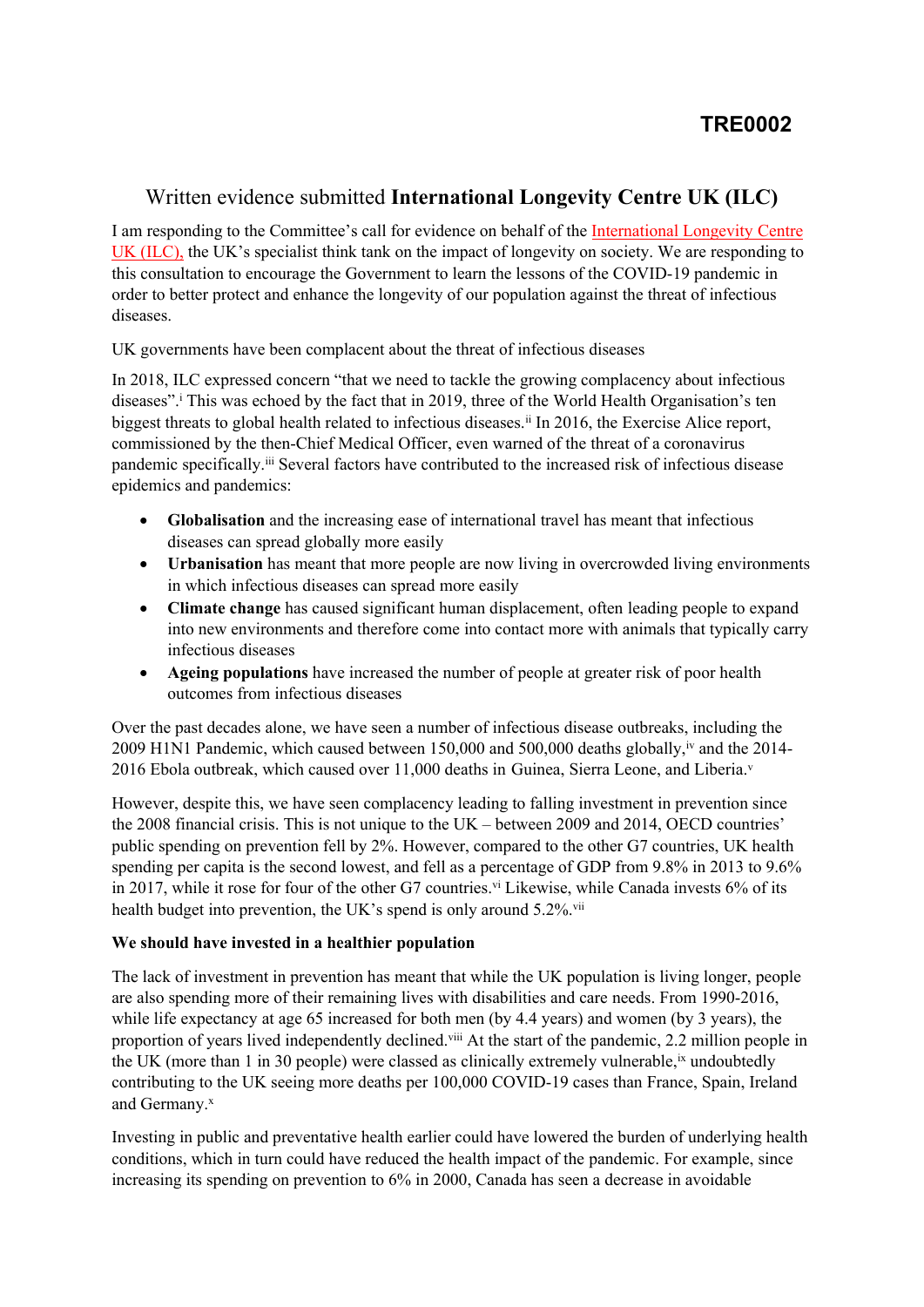mortality and an increase in life expectancy. Moreover, Canada saw a mortality rate that was less than half that of the UK (797 deaths per million cases in Canada compared to 2,184 per million cases in the  $UK$ ). $xi$ 

## **We should have addressed health inequalities**

The inequalities exposed by the COVID-19 pandemic have been apparent and entrenched in the UK for decades. The gap in life expectancy between people in the top and bottom 1% of the UK population socioeconomically is 12 years.<sup>xii</sup> As well as living shorter lives, people in areas with the lowest life expectancy spend on average 10% more of their lives in poor health than those areas with higher life expectancy.<sup>xiii</sup> There is also a lack of access to preventative interventions, especially in rural areas or for those with limited mobility.

Specifically looking at the BAME population:

- Older BAME people are more likely to in be in poor health<sup>xiv</sup> and more likely to have agerelated conditions, such as hypertension, diabetes, and being overweight, that increase the risk of experiencing severe symptoms and complications from COVID-19xv
- BAME people are highly likely to be employed in frontline and essential sectors, such as health and care, transport, and hospitality, making them unable to work from home and therefore putting them at greater risk of being infected with COVID-19xvi
- BAME communities are more likely to live in overcrowded and/or multigenerational households, which enable infectious diseases to spread more easily<sup>xvii</sup>

It should not therefore have come as a surprise that we have seen inequalities in the health impact of COVID-19 pandemic. For example, in the first wave of the pandemic people with Black African ethnicity were nearly four times more likely to die from COVID-19 than those with White ethnicity.xviii The Government should have recognised that the conditions in which BAME communities live and work, their health status and the barriers they face accessing public health services would make them more likely to be exposed to the virus and responded accordingly.

### **We should have improved the data infrastructure of our healthcare system**

Back in 2016, the UK Health Secretary Jeremy Hunt promised that every patient in England would have online access to their medical records by the end of the year<sup>xix</sup>. Likewise, when he was appointed Health Secretary, Matt Hancock listed improving the NHS' use of technology as one of his three key priorities.<sup>xx</sup> Despite these promises, there has been a lack of coordinated information recording and record sharing between health professionals.

There are currently several health data systems in operation across the UK, many of which aren't interoperable with each other. According to research from Imperial College London, NHS Trusts use at least 21 different electronic medical record systems, and nearly a quarter (23%) still use paper records.xxi This lack of interoperability meant that between April 2017 and April 2018, there were more than 11 million cases where a hospital was unable to access medical data recorded in another hospital.xxii

The Government has built an expansive data infrastructure to respond to the COVID-19 pandemic, but had to do so almost from scratch when it should have already existed. And the current system of data collection is also far from perfect. Despite COVID-19 having a disproportionally worse impact on people with underlying health conditions, data on vaccine uptake among these groups does not specify per condition. For example, the category "Chronic Respiratory Disease" doesn't diverge between asthma, COPD, emphysema and other related conditions. This needs to be far more tailored to monitor uptake more closely among individual patient populations and respond in a targeted manner, rather than taking a one-size-fits all approach.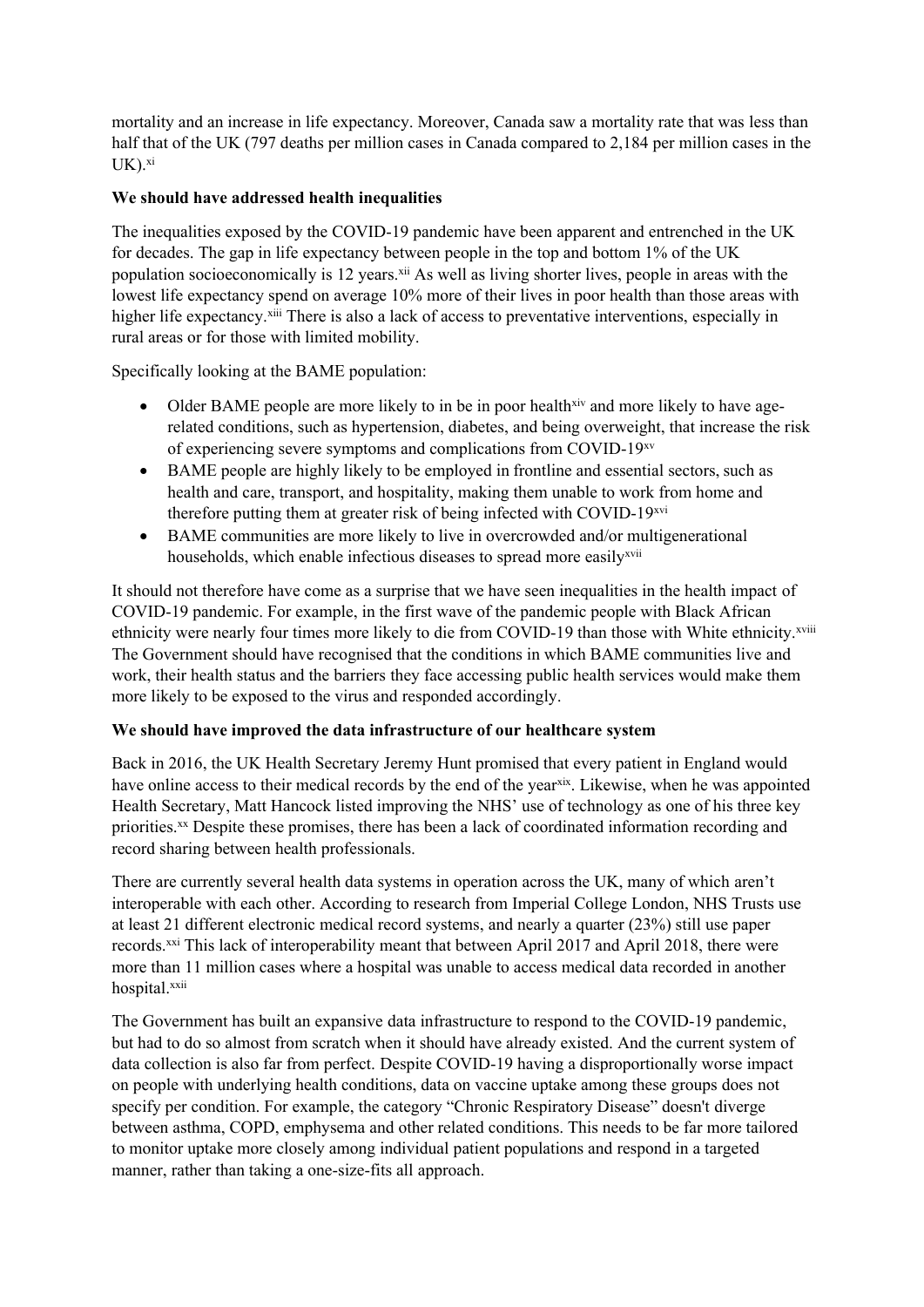#### **What needs to happen next**

COVID-19 has shown us the devastating impact of infectious diseases on our population's health and the economy. The Government now needs to heed the lessons from this experience to ensure we do not return to the same levels of complacency seen before the pandemic. As a start, the Government should match Canada's investment of 6% of its health budget in prevention, which we estimate would require a £2.687 billion investment – that is just 4.5% of the £60 billion the Department of Health and Social Care received for COVID-19 measures.<sup>xxiii</sup> This sustained investment in prevention would improve the resilience of our population's health to the threat of infectious diseases and help contribute to the Government's target of adding five additional healthy years to life expectancy by 2025.

The Government should also place addressing health inequalities at the core of the levelling up agenda through taking a local and personalised approach to the rollout of preventative health interventions to ensure no one is left behind. Bringing prevention to people, rather than vice versa, through delivering preventative interventions in convenient locations rather than expecting people to travel to them would help reach those otherwise excluded. Likewise, collaboration and consultation with local actors and community leaders is key to understanding the barriers faced by minorities in the UK to accessing preventative health interventions.

Finally, the Government must build on the data infrastructure created during the COVID-19 pandemic to finally deliver on the promise to improve the use of data for the delivery of healthcare in the UK. Improving the interoperability of health data and increasing access to digital health records would allow better monitoring of infectious diseases and enable a swifter, more effective response should a future outbreak occur.

The case for prevention is clear, we now urge the Government to look beyond short-term electoral gains and focus on protecting the health and wellbeing of our population throughout the life course.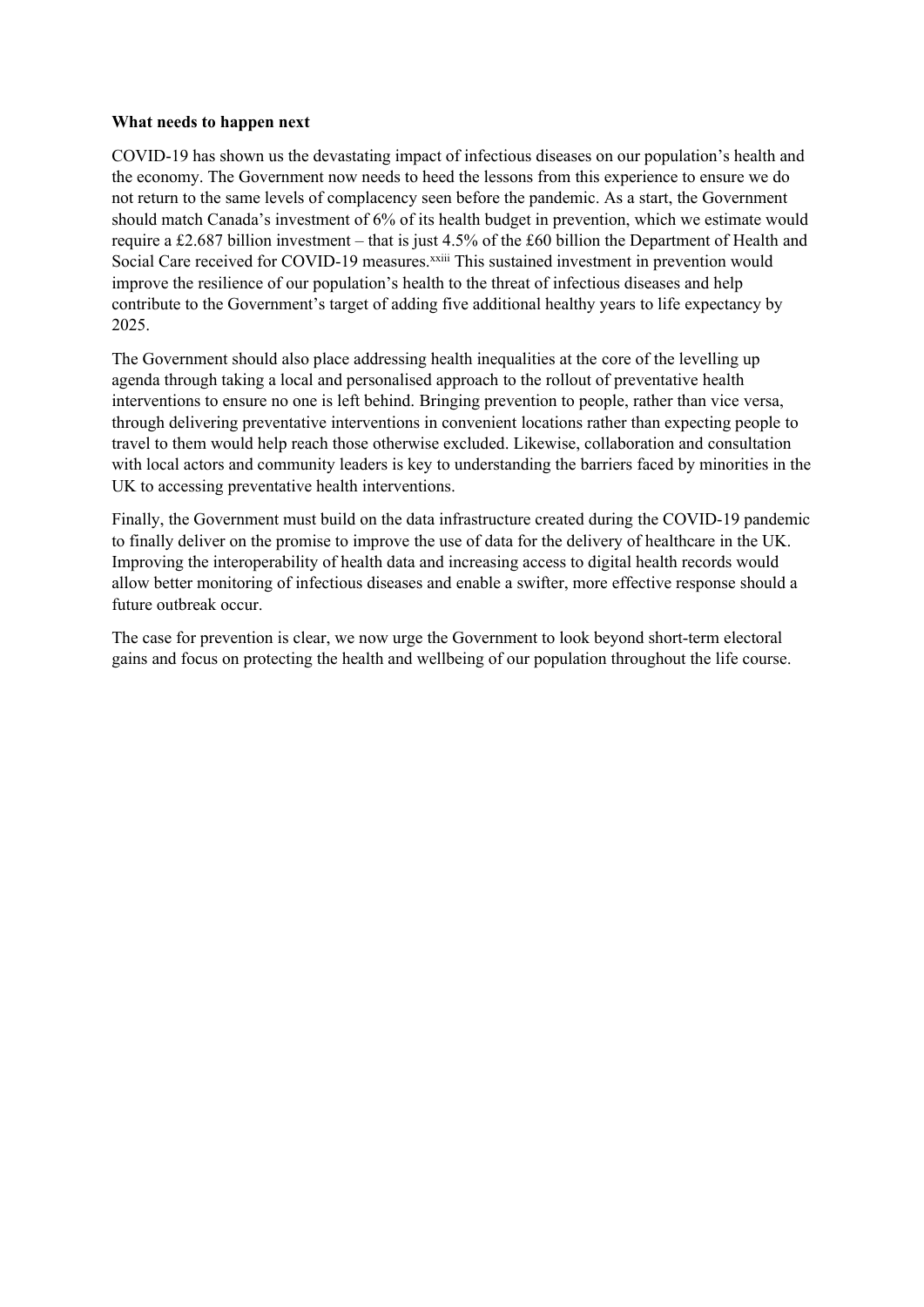### **References**

| <sup>i</sup> International Longevity Centre-UK (2018). Contained or Contagious? The future of infectious diseases in     |
|--------------------------------------------------------------------------------------------------------------------------|
| ageing societies. Available at: https://ilcuk.org.uk/contained-or-contagious-the-future-of-infectious-disease-in-        |
| ageing-societies/                                                                                                        |
| ii World Health Organisation (2019). Ten threats to global health in 2019. Available at:                                 |
| https://www.who.int/news-room/spotlight/ten-threats-to-global-health-in-2019                                             |
| iii Public Health England (2016). Report: Exercise Alice – Middle East Respiratory Syndrome Coronavirus                  |
| (MERS-CoV). Available at: https://assets.documentcloud.org/documents/21080373/report-exercise-alice-                     |
| middle-east-respiratory-syndrome-15-feb-2016.pdf                                                                         |
| iv International Longevity Centre-UK (2018). Contained or Contagious? The future of infectious diseases in               |
| ageing societies. Available at: https://ilcuk.org.uk/contained-or-contagious-the-future-of-infectious-disease-in-        |
| ageing-societies/                                                                                                        |
| v World Vision (2020). 2014 Ebola virus outbreak: Facts, symptoms, and how to help. Available at:                        |
| https://www.worldvision.org/health-news-stories/2014-ebola-virus-outbreak-facts                                          |
| vi Office for National Statistics (2019). How does UK healthcare spending compare with other countries?                  |
|                                                                                                                          |
| Available at:                                                                                                            |
| https://www.ons.gov.uk/peoplepopulationandcommunity/healthandsocialcare/healthcaresystem/articles/howdoes                |
| ukhealthcarespendingcomparewithothercountries/2019-08-29                                                                 |
| vii International Longevity Centre-UK (2021). Money talks: Investing in proactive health measures to support             |
| healthy ageing. Available at: https://ilcuk.org.uk/money-talks/                                                          |
| viii International Longevity Centre-UK (2021). What we want – Future-proofing retirement housing in England.             |
| Available at: https://ilcuk.org.uk/what-we-want-future-proofing-retirement-housing-in-england/                           |
| ix Office for National Statistics (2019). How does UK healthcare spending compare with other countries?                  |
| Available at:                                                                                                            |
| https://www.ons.gov.uk/peoplepopulationandcommunity/healthandsocialcare/conditionsanddiseases/bulletins/co               |
| ronavirusandshieldingofclinicallyextremelyvulnerablepeopleinengland/28mayto3june2020                                     |
| x Statista (2021). Incidence of coronavirus (COVID-19) deaths in the European Economic Area and the United               |
| Kingdom as of December 12, 2021, by country. Available at:                                                               |
| https://www.statista.com/statistics/1111779/coronavirus-death-rate-europe-by-country/                                    |
| <sup>xi</sup> Statista (2021). Coronavirus (COVID-19) deaths worldwide per one million population as of December 13,     |
| 2021, by country. Available at: https://www.statista.com/statistics/1104709/coronavirus-deaths-worldwide-per-            |
| million-inhabitants/                                                                                                     |
| <sup>xii</sup> International Longevity Centre-UK, The Centre for the Study of Financial Innovation and The Business      |
| School, City University, London (2021). The cost of inequality - Putting a price on health. Available at:                |
| https://ilcuk.org.uk/the-cost-of-inequality-putting-a-price-on-health/                                                   |
| xiii International Longevity Centre-UK, The Centre for the Study of Financial Innovation and The Business                |
| School, City University, London (2021). The cost of inequality - Putting a price on health. Available at:                |
|                                                                                                                          |
| https://ilcuk.org.uk/the-cost-of-inequality-putting-a-price-on-health/                                                   |
| xiv International Longevity Centre-UK (2019). A different age: A snapshot of diverse later lives. Available at:          |
| https://ilcuk.org.uk/a-different-age-a-snapshot-of-diverse-later-lives/                                                  |
| xv International Longevity Centre-UK (2020). Forewarned but not forearmed: How we failed to protect BAME                 |
| communities from the coronavirus. Available at: https://ilcuk.org.uk/forewarned-but-not-forearmed-how-we-                |
| failed-to-protect-bame-communities-from-the-coronavirus/                                                                 |
| <sup>xvi</sup> International Longevity Centre-UK (2020). Forewarned but not forearmed: How we failed to protect BAME     |
| communities from the coronavirus. Available at: https://ilcuk.org.uk/forewarned-but-not-forearmed-how-we-                |
| failed-to-protect-bame-communities-from-the-coronavirus/                                                                 |
| <sup>xvii</sup> International Longevity Centre-UK (2020). Forewarned but not forearmed: How we failed to protect BAME    |
| communities from the coronavirus. Available at: https://ilcuk.org.uk/forewarned-but-not-forearmed-how-we-                |
| failed-to-protect-bame-communities-from-the-coronavirus/                                                                 |
| xviii Office for National Statistics (2021). Updating ethnic contrasts in deaths involving the coronavirus               |
| (COVID-19), England: 24 January 2020 to 31 March 2021 Available at:                                                      |
| https://www.ons.gov.uk/peoplepopulationandcommunity/birthsdeathsandmarriages/deaths/articles/updatingethni               |
| ccontrastsindeathsinvolvingthecoronaviruscovid19englandandwales/24january2020to31march2021                               |
| <sup>xix</sup> The King's Fund (2016). <i>Interoperability and the NHS: are they incompatible?</i> Available at:         |
| https://www.kingsfund.org.uk/blog/2016/08/interoperability-and-nhs                                                       |
| <sup>xx</sup> Gov.UK (2018). Matt Hancock: my priorities for the health and social care system. Available at:            |
| https://www.gov.uk/government/speeches/matt-hancock-my-priorities-for-the-health-and-social-care-system                  |
|                                                                                                                          |
| <sup>xxi</sup> Warren LR et al. (2019). Improving data sharing between acute hospitals in England: an overview of health |
| record system distribution and retrospective observational analysis of inter-hospital transitions of care. BMJ           |
|                                                                                                                          |